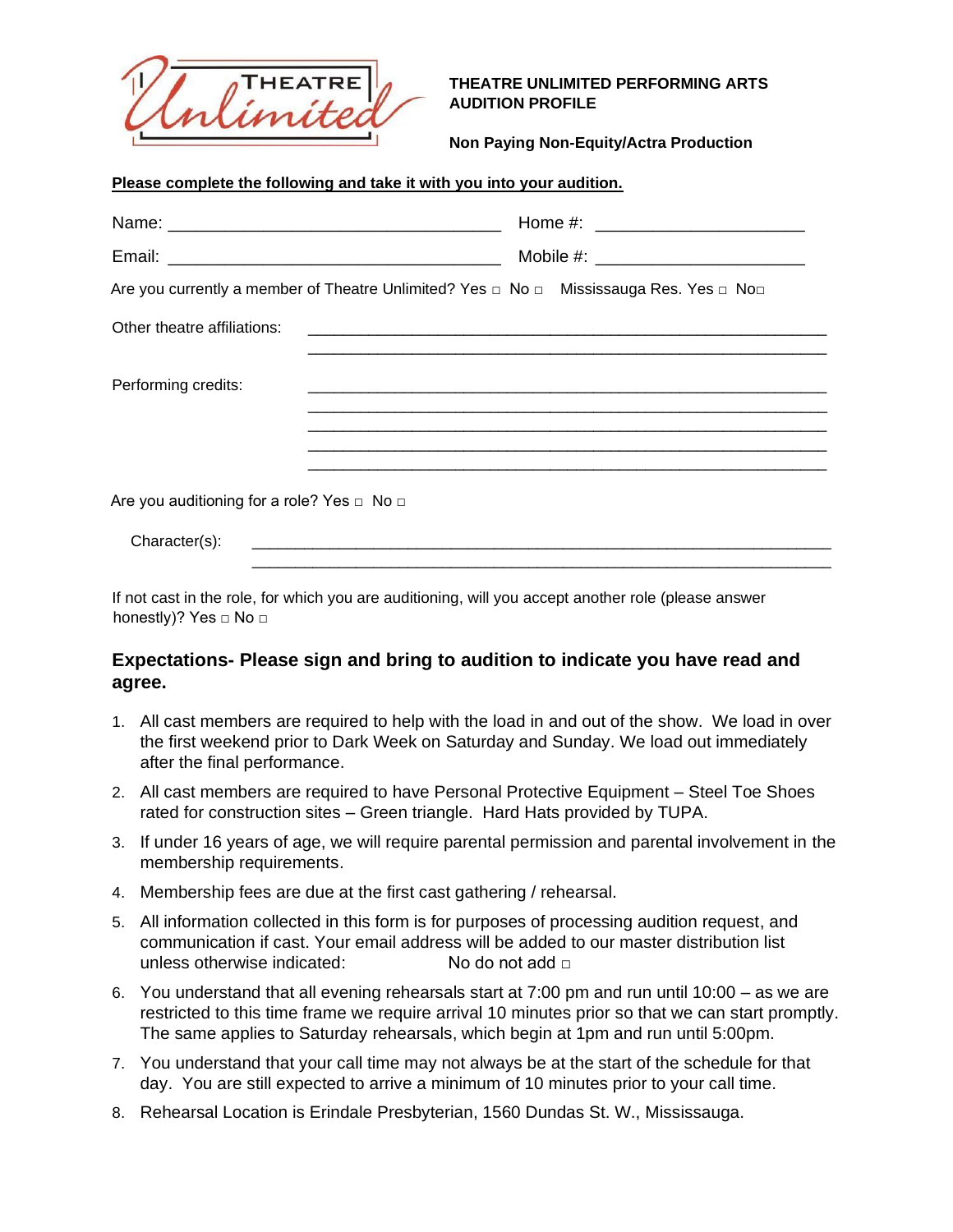9. You agree to **block off the following dates** in your calendars until otherwise communicated through the Rehearsal Schedule release.

You also agree **to keep rehearsal dates open up to one week** prior to allow for schedule changes that arise from unforeseen circumstances. (eg. weather, illness, choreography review)

## Please **circle** all dates for which you have a conflict at time of

audition. (please note that these dates are the only ones we will consider when creating the Rehearsal Schedule)

| Rehearsals: Monday January 6, Wednesday January 8, Saturday January 11                                                                |  |  |
|---------------------------------------------------------------------------------------------------------------------------------------|--|--|
| Monday January 13, Wednesday January 15, Saturday January 18                                                                          |  |  |
| Monday January 20, Wednesday January 22, Saturday January 25                                                                          |  |  |
| Monday January 27, Wednesday January 29, Saturday February 1                                                                          |  |  |
| Monday February 3, Wednesday February 5, Saturday February 8                                                                          |  |  |
| Monday February 10, Wednesday February 12, Saturday February 15                                                                       |  |  |
| Monday February 17*, Wednesday February 19, Saturday February 22                                                                      |  |  |
| Monday February 24, Wednesday February 26, Saturday February 29                                                                       |  |  |
| Monday March 2, Wednesday March 4, Saturday March 7                                                                                   |  |  |
| Monday March 9, Wednesday March 11, Saturday March 14                                                                                 |  |  |
| Monday March 16 <sup>**</sup> , Wednesday March 18 <sup>**</sup> , Saturday March 21 <sup>**</sup>                                    |  |  |
| Monday March 23, Wednesday March 25, Saturday March 28                                                                                |  |  |
| Monday March 30, Wednesday April 1, Saturday April 4                                                                                  |  |  |
| Monday April 6, Wednesday April 8                                                                                                     |  |  |
| Move In Day: Saturday April 11                                                                                                        |  |  |
| Tech: Sunday April 12, Monday April 13, Tuesday April 14, Wednesday April 15,                                                         |  |  |
| Thursday April 16                                                                                                                     |  |  |
| Shows: Friday April 17, Saturday April 18, Sunday April 19, Thursday April 23, Friday<br>April 24, Saturday April 25, Sunday April 26 |  |  |
| *Family Day **March Break ***Easter Sunday                                                                                            |  |  |

- 10. You agree to abide by the Code of Conduct and its requirements available under "Resources" [www.theatreunlimited.ca](http://www.theatreunlimited.ca/) [.](http://www.theatreunlimited.ca/)
- 11. You understand in the event that there is cancellation of rehearsal, a Facebook and email Unless otherwise notified the rehearsal is a go.
- 12. You agree that you will provide a minimum of **15** hours of volunteer time in support of the production in addition to rehearsal time.
- 13. You have read and understand "Costume Information" requirements available under "Resources" [www.theatreunlimited.ca](http://www.theatreunlimited.ca/)
- 14. You understand that If your attendance or commitment to the production is considered to be a problem by any member of the artistic or production team, the Producer will discuss this with you. At that time, your participation in the production may be affected, up to and including your removal from the production.

Name: example and the state of Signature:  $\sim$  Signature: